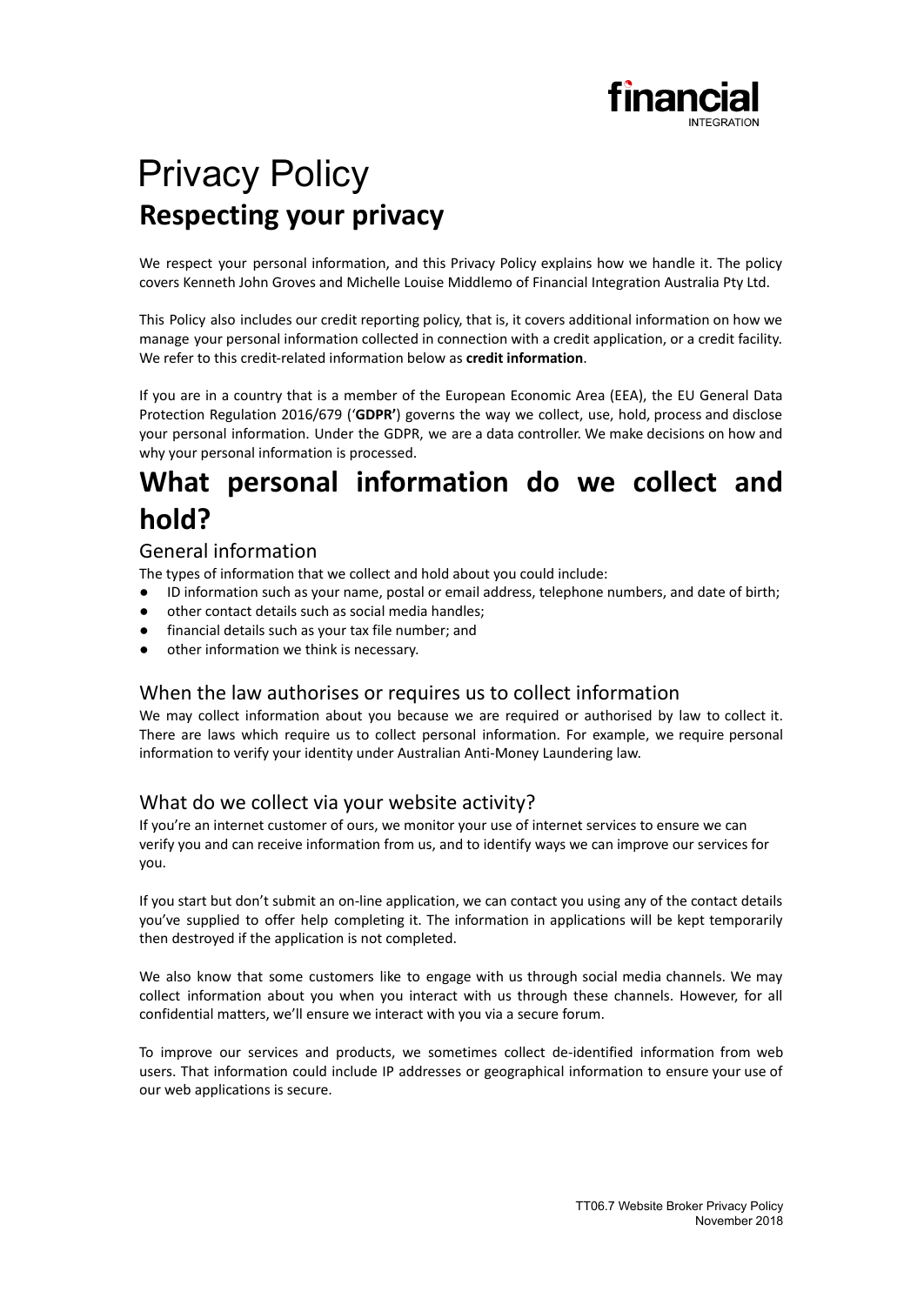

## **How do we collect your personal information?**

### How we collect and hold your information

Unless it's unreasonable or impracticable, we will try to collect personal information directly from you (referred to as '**solicited information**'). For this reason, it's important that you help us to do this and keep your contact details up-to-date.

There are a number of ways in which we may seek information from you. We might collect your information when you fill out a form with us, when you've given us a call or used our website. We also find using electronic means, such as email or SMS, a convenient way to communicate with you and to verify your details<sup>1</sup>.

## How we collect your information from other sources

Sometimes, we will collect information about you from other sources as the Privacy Act 1988 permits. We will do this only if it's reasonably necessary to do so, for example, where:

- we collect information from third parties about the loan or lease made available to you arising out of the services we provide you;
- we can't get hold of you and we rely on public information (for example, from public registers or social media) or made available by third parties) to update your contact details; or
- we exchange information with your legal or financial advisers or other representatives.

## What if you don't want to provide us with your personal information?

If you don't provide your information to us, it may not be possible:

- for us to give you the credit assistance you seek from us;
- to assist in finding a loan or lease relevant to your circumstances;
- verify your identity or protect against fraud; or
- to let you know about other products or services that might be suitable for your financial needs.

## How we collect and hold your credit information

We will collect your credit information in the course of you answering the enquiries we make of you relating to the credit assistance you seek from us. In addition to what we say above about collecting information from other sources, other main sources for collecting credit information are:

- your co-loan applicants or co-borrowers;
- your guarantors/proposed guarantors;
- your employer, accountant, real estate agent or other referees;
- your agents and other representatives like the person who referred your business to us, your solicitors, conveyancers and settlement agents;
- organisations that help us to process credit applications;
- organisations that check the security you are offering such as valuers;
- bodies that issue identification documents to help us check your identity; and
- our service providers involved in helping us to process any application you make for credit through us.

## What do we do when we get information we didn't ask for?

Sometimes, people share information with us we haven't sought out (referred to as '**unsolicited information**'). Where we receive unsolicited personal information about you, we will check whether that information is reasonably necessary for our functions or activities. If it is, we'll handle this information the same way we do with other information we seek from you. If not, we'll ensure we do the right thing and destroy or de-identify it.

<sup>&</sup>lt;sup>1</sup> However we'll never ask you for your security details in this way – if you are ever unsure, just contact us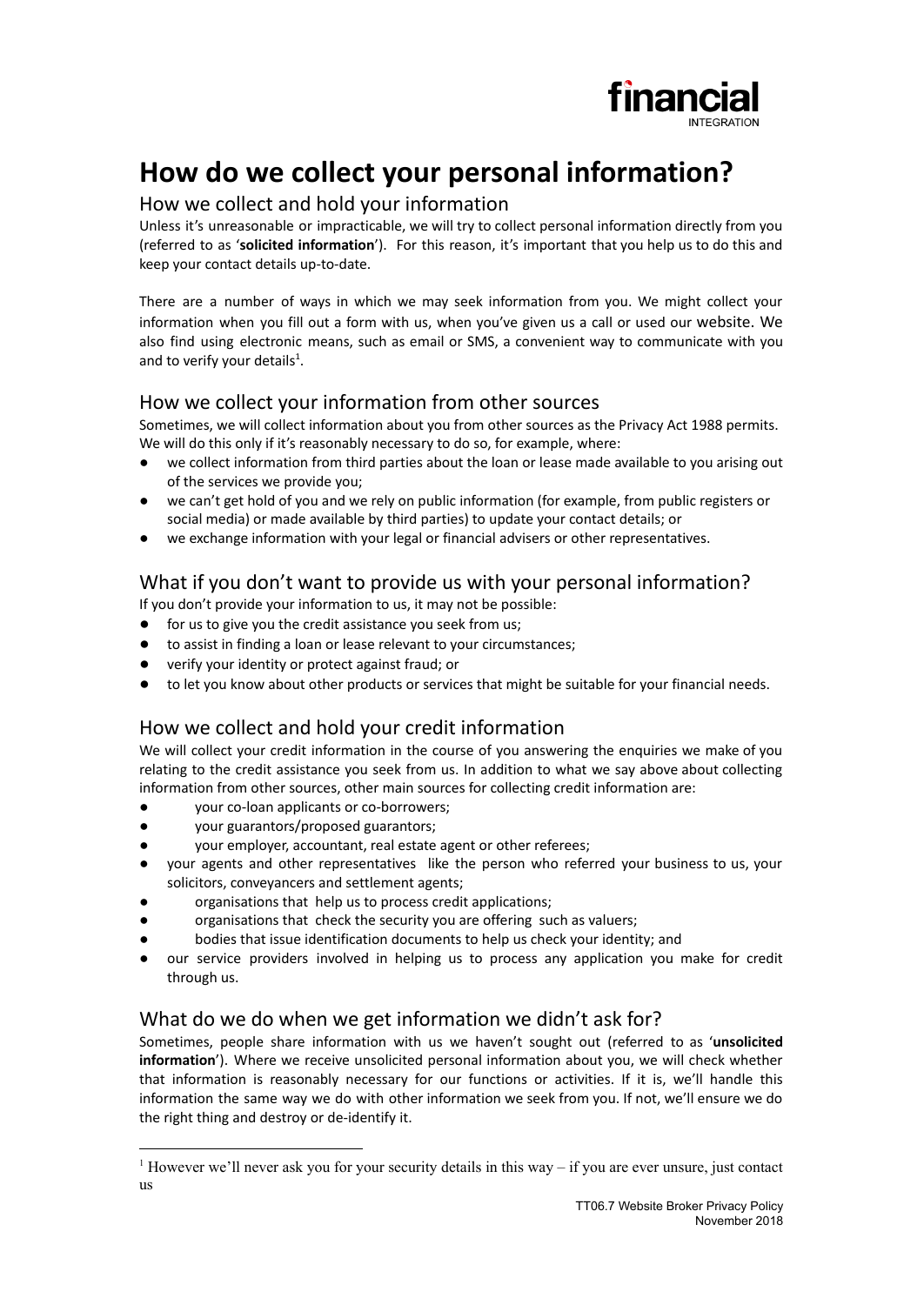

### When will we notify you that we have received your information?

When we receive personal information from you directly, we'll take reasonable steps to notify you how and why we collected your information, who we may disclose it to and outline how you can access it, seek correction of it or make a complaint.

Sometimes we collect your personal information from third parties. You may not be aware that we have done so. If we collect information that can be used to identify you, we will take reasonable steps to notify you of that collection.

### How do we take care of your personal information?

We store information in different ways, including in paper and electronic form. The security of your personal information is important to us and we take reasonable steps to protect it from misuse, interference and loss, and from unauthorised access, modification or disclosure. Some of the ways we do this are:

- document storage security policies:
- security measures for access to our systems; and
- only giving access to personal information to a person who is verified to be able to receive that information

We may store personal information physically or electronically with third party data storage providers. Where we do this, we use contractual arrangements to ensure those providers take appropriate measures to protect that information and restrict the uses to which they can put that information.

#### What happens when we no longer need your information?

We'll only keep your information for as long as we require it for our purposes. We may be required to keep some of your information for certain periods of time under law. When we no longer require your information, we'll ensure that your information is destroyed or de-identified.

## **How we use your personal information**

What are the main reasons we collect, hold and use your information?

Collecting your personal information allows us to provide you with the products and services you've asked for. This means we can use your information to:

- give you credit assistance;
- give you information about loan products or related services including help, guidance and advice;
- consider whether you are eligible for a loan or lease or any related service you requested including identifying or verifying you or your authority to act on behalf of a customer;
- assist you to prepare an application for a lease or a loan;
- administer services we provide, for example, to answer requests or deal with complaints; and
- administer payments we receive, or any payments we make, relating to your loan or lease.

## Can we use your information for marketing our products and services?

We may use or disclose your personal information to let you know about other products or services we or a third party make available and that may be of interest to you.

We will always let you know that you can opt out from receiving marketing offers.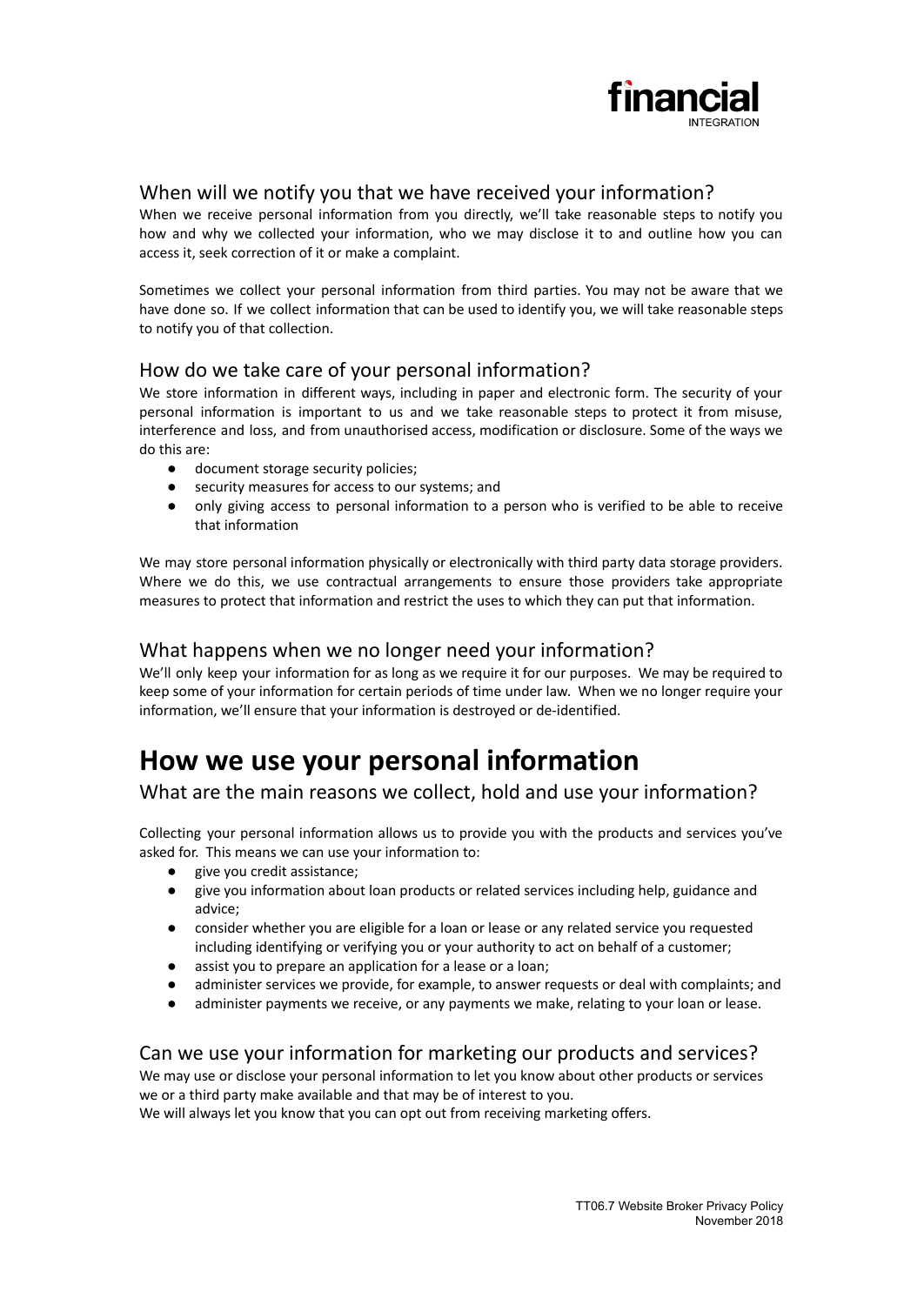

With your consent, we may disclose your personal information to third parties for the purpose of connecting you with other businesses or customers. You can ask us not to do this at any time. We won't sell your personal information to any organisation.

#### **Yes, You Can Opt-Out**

You can let us know at any time if you no longer wish to receive direct marketing offers from us. We will process your request as soon as practicable.

#### What are the other ways we use your information?

We've just told you some of the main reasons why we collect your information, so here's some more insight into the ways we use your personal information including:

- telling you about other products or services we make available and that may be of interest to you, unless you tell us not to;
- identifying opportunities to improve our service to you and improving our service to you;
- allowing us to run our business efficiently and perform general administrative tasks;
- preventing any fraud or crime or any suspected fraud or crime;
- as required by law, regulation or codes binding us; and
- any purpose to which you have consented.

#### **What are the grounds which we will deal with your personal information under the GDPR?**

Under the GDPR, we must have a legal ground in order to process your personal information. The legal grounds that we may rely on are:

- Performance of our contract with you;
- Compliance with a legal obligation;
- Where you have provided your consent; and
- For our legitimate interests: our main legitimate interests for processing your personal information are: fraud, security, due diligence, business operations and direct marketing.

## **How long do you keep your information?**

We are required to keep some of your information for certain periods of time under law, such as the Corporations Act, the Anti-Money Laundering & Counter-Terrorism Financing Act, and the Financial Transaction Reports Act for example.

We are required to keep your information for 7 years from the closure of accounts, or otherwise as required for our business operations or by applicable laws.

We may need to retain certain personal information after we cease providing you with products or services to enforce our terms, for fraud prevention, to identify, issue or resolve legal claims and/or for proper record keeping.

## **Who do we share your personal information with?**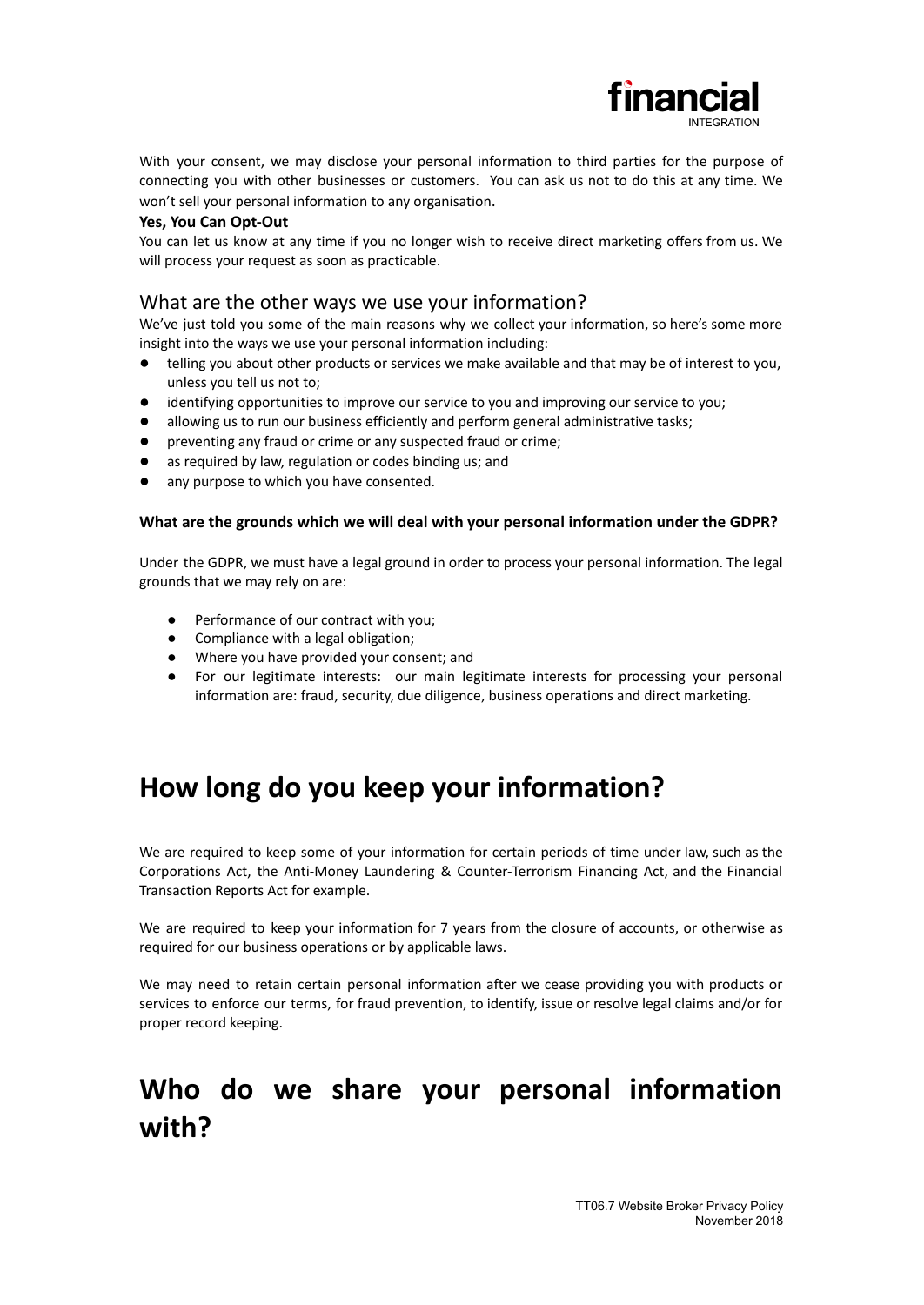

To make sure we can meet your specific needs and for the purposes described in 'How we use your **personal information', we sometimes need to share your personal information with others.** We may share your information with other organisations for any purposes for which we use your information.

#### **Sharing Your Information**

We may use and share your information with other organisations for any purpose described above. Sharing with your representatives and referees

We may share your information with:

- your representative or any person acting on your behalf (for example, lawyers, settlement agents, accountants or real estate agents); and
- your referees, like your employer, to confirm details about you.

#### Sharing with third parties

We may share your information with third parties in relation to services we provide to you. Those third parties may include:

- the mortgage aggregator through whom we may submit loan or lease applications to lenders or lessors on the mortgage aggregator's panel;
- the Australian Credit Licence holder that authorises us to engage in credit activities;
- referrers that referred your business to us:
- valuers;
- lenders, lessors, lender's mortgage insurers and other loan or lease intermediaries;
- organisations, like fraud reporting agencies, that may identify, investigate and/or prevent fraud, suspected fraud, crimes, suspected crimes, or other misconduct;
- government or regulatory bodies (including ASIC and the Australian Taxation Office) as required or authorised by law. In some instances, these bodies may share the information with relevant foreign authorities;
- guarantors and prospective guarantors of your loan or lease;
- service providers, agents, contractors and advisers that assist us to conduct our business for purposes including, without limitation, storing or analysing information;
- any organisation that wishes to take an interest in our business or assets; and
- any third party to which you consent to us sharing your information.

#### Sharing outside of Australia

●

We may use overseas organisations to help conduct our business. As a result, we may need to share some of your information (including credit information) with such organisations outside Australia. The countries in which those organisations are located are:

● Not Applicable

We may store your information in cloud or other types of networked or electronic storage. As electronic or networked storage can be accessed from various countries via an internet connection, it's not always practicable to know in which country your information may be held. If your information is stored in this way, disclosures may occur in countries other than those listed.

Overseas organisations may be required to disclose information we share with them under a foreign law. In those instances, we will not be responsible for that disclosure.

Where we transfer your information from the EEA' to a recipient outside the EEA we will ensure that an adequate level of protection is in place to protect your personal information such as putting in place contractual protections to ensure the security of your information.

## **How do you access your personal information?**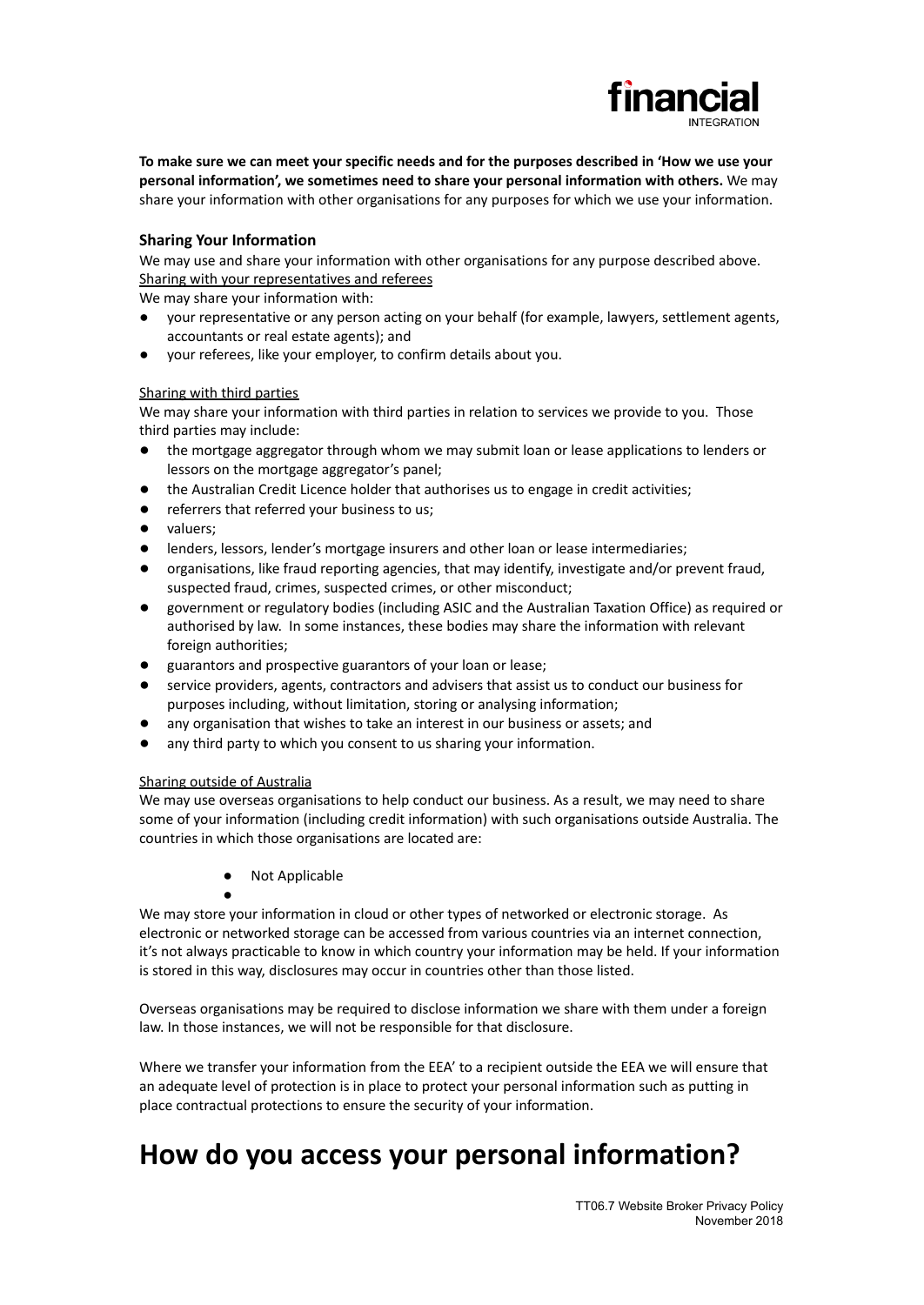

### How you can generally access your information

We'll always give you access to your personal information unless there are certain legal reasons why we can't. You can ask us in writing to access your personal information that we hold. In some cases we may be able to deal with your request over the phone.

We will give you access to your information in the form you want it where it's reasonable and practical. We may charge you a small fee to cover our costs when giving you access, but we'll always check with you first.

We're not always required to give you access to your personal information. Some of the situations where we don't have to give you access include when:

- we believe there is a threat to life or public safety;
- there is an unreasonable impact on other individuals;
- the request is frivolous;
- the information wouldn't be ordinarily accessible because of legal proceedings;
- it would prejudice negotiations with you;
- it would be unlawful;
- it would jeopardise taking action against serious misconduct by you;
- it would be likely to harm the activities of an enforcement body (e.g. the police); or
- it would harm the confidentiality of our commercial information.

If we can't provide your information in the way you've requested, we will tell you why in writing. If you have concerns, you can complain. See 'Contact Us'.

## **How do you correct your personal information?**

#### How we correct your information

Contact us if you think there is something wrong with the information we hold about you and we'll try to correct it if it's:

- inaccurate;
- outofdate;
- incomplete;
- irrelevant; or
- misleading.

If you are worried that we have given incorrect information to others, you can ask us to tell them about the correction. We'll try and help where we can - if we can't, then we'll let you know in writing.

## What additional things do we have to do to correct your credit information?

If you ask us to correct credit information, we will help you with this in the following way.

#### Helping you manage corrections

Whether we made the mistake or someone else made it, we are required to help you ask for the information to be corrected. So we can do this, we might need to talk to others. However, the most efficient way for you to make a correction request is to send it to the organisation which made the mistake.

#### Where we correct information

If we're able to correct the information, we'll let you know within five business days of deciding to do this. We'll also let the relevant third parties know as well as any others you tell us about. If there are any instances where we can't do this, then we'll let you know in writing.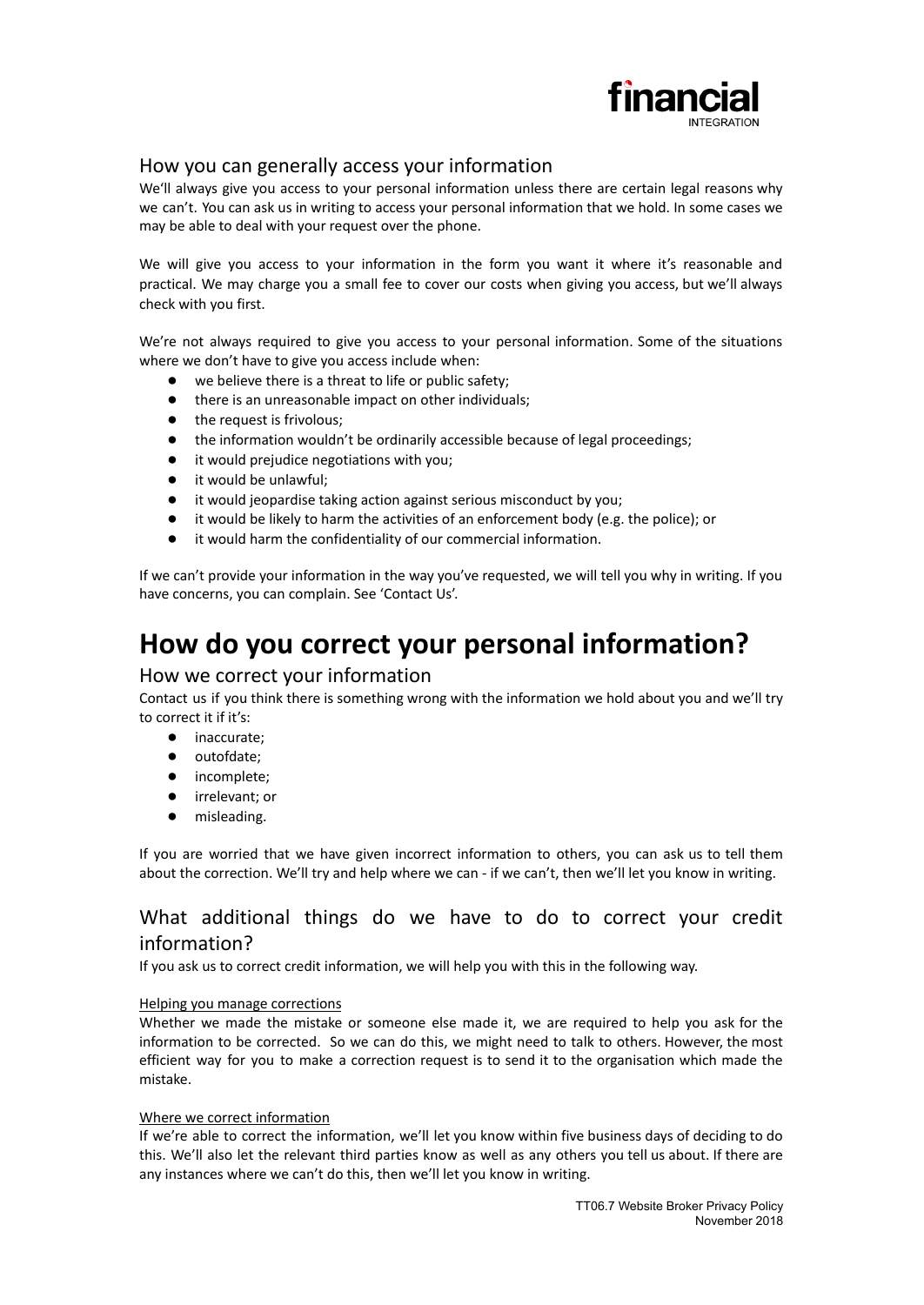

#### Where we can't correct information

If we're unable to correct your information, we'll explain why in writing within five business days of making this decision. If you have any concerns, you can access our external dispute resolution scheme or make a complaint to the Office of the Australian Information Commissioner.

#### Time frame for correcting information

If we agree to correct your information, we'll do so within 30 days from when you asked us, or a longer period that's been agreed by you.

If we can't make corrections within a 30 day time frame or the agreed time frame, we must:

- let you know about the delay, the reasons for it and when we expect to resolve the matter;
- ask you to agree in writing to give us more time; and
- let you know you can complain to our external dispute resolution scheme or the Office of the Australian Information Commissioner.

## **How do you make a complaint?**

#### How do you generally make a complaint?

If you have a complaint about how we handle your personal information, we want to hear from you. You are always welcome to contact us.

You can contact us by using the details below:

Kenneth John Groves PO Box 1803 Sunnybank Hills Qld 4109 Telephone: 0411 669 414 Email: loans@financialintegration.com.au

We are committed to resolving your complaint and doing the right thing by our customers. Most complaints are resolved quickly, and you should hear from us within five business days.

#### **Need more help?**

If you still feel your issue hasn't been resolved to your satisfaction, then you can raise your concern with the Office of the Australian Information Commissioner:

- **Online:** [www.oaic.gov.au/privacy](http://www.oaic.gov.au/privacy)
- **Phone:** 1300 363 992
- **Email:** [enquiries@oaic.gov.au](mailto:enquiries@oaic.gov.au)
- **Fax:** +61 2 9284 9666
- **Mail:** GPO Box 5218 Sydney NSW 2001 or GPO Box 2999 Canberra ACT 2601

If you are located in the EEA, you can contact the relevant data protection authority (for example in the place you reside or where you believe we breached your rights). For example, the Office of the UK Information Commissioner:

Office of the UK Information Commissioner

- Online: www.ico.gov.uk
- Phone: 0303 123 1113
- Live chat: <https://ico.org.uk/global/contact-us/live-chat>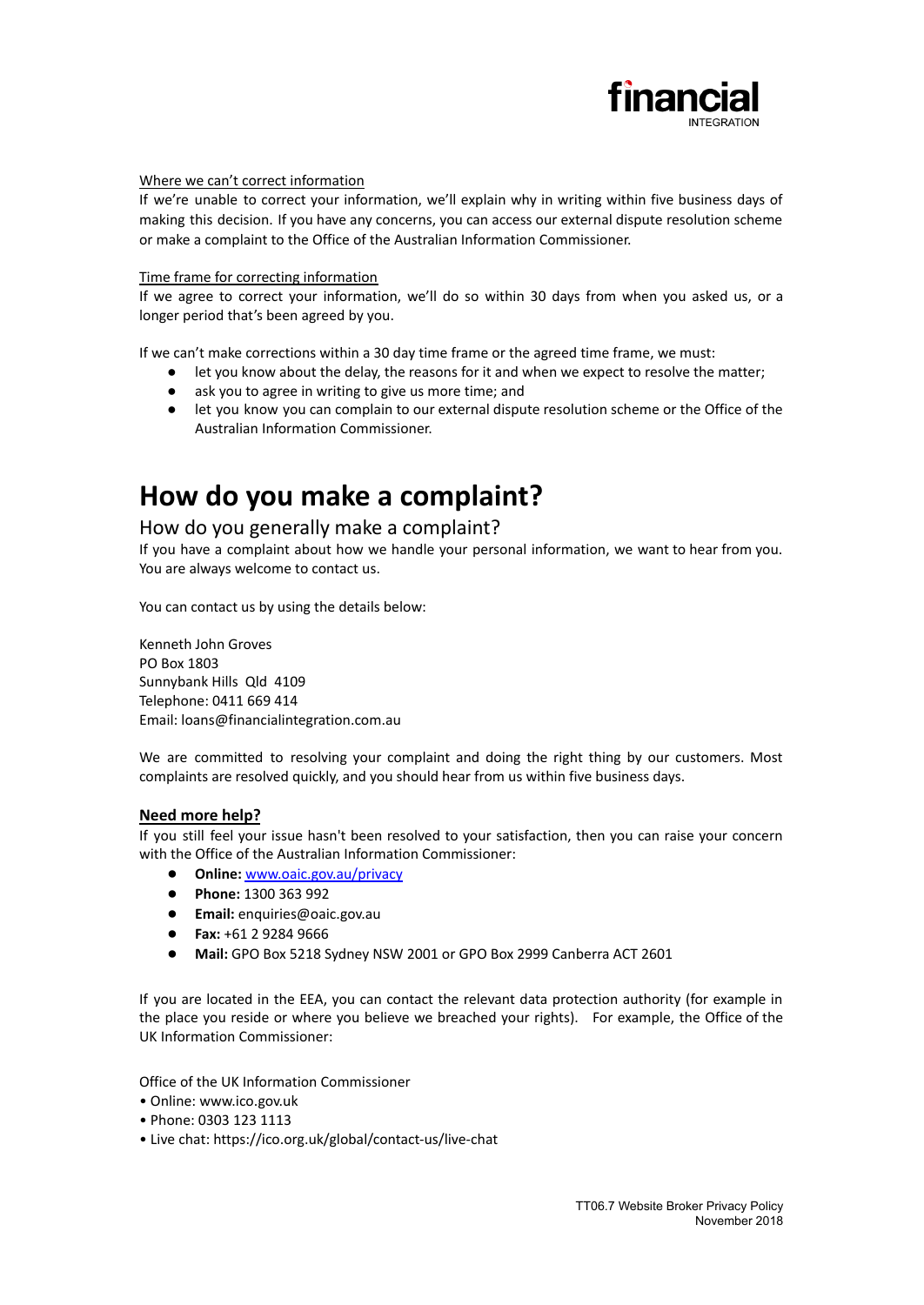

## What additional things do we have to do to manage your complaints about credit information?

#### If your complaint relates to how we handled your access and correction requests

You may take your complaint directly to our external dispute resolution scheme or the Office of the Australian Information Commissioner. You are not required to let us try to fix it first.

#### For all other complaints relating to credit information

If you make a complaint about things (other than an access request or correction request) in relation to your credit information, we will let you know how we will deal with it within seven days.

#### Ask for more time if we can't fix things in 30 days

If we can't fix things within 30 days, we'll let you know why and how long we think it will take. We will also ask you for an extension of time to fix the matter. If you have any concerns, you may complain to our external dispute resolution scheme or the Office of the Australian Information Commissioner.

#### Letting you know about our decision

We'll let you know about our decision within 30 days or any longer agreed time frame. If you have any concerns, you may complain to our external dispute resolution scheme or the Office of the Australian Information Commissioner.

## **Your Rights under GDPR**

If you reside in the EEA, you can also:

- object to the processing or your personal information or ask us to delete, or restrict or stop using your personal information. There may be circumstances where we are required to, or entitled to retain or continue using your information.
- withdraw your consent to our processing of your information. We may continue to process our information if we have another legitimate ground to do so.
- ask us to send an electronic copy of your personal information, including to another organisation.

You can contact us if you wish to exercise these rights. See 'Contact Us' for more information If we refuse any request you make in relation to these rights, we will write to you to explain why and how you can make a complaint about our decision.

## **Contact Us**

We care about your privacy. Please contact us if you have any questions or comments about our privacy policies and procedures. We welcome your feedback.

You can contact us by using the details below:

Kenneth John Groves PO Box 1803 Sunnybank Hills Qld 4109 Telephone: 0411 669 414 Email: loans@financialintegration.com.au

#### What if you want to interact with us anonymously or use a pseudonym?

If you have general enquiry type questions, you can choose to do this anonymously or use a pseudonym. We might not always be able to interact with you this way, however, as we are often